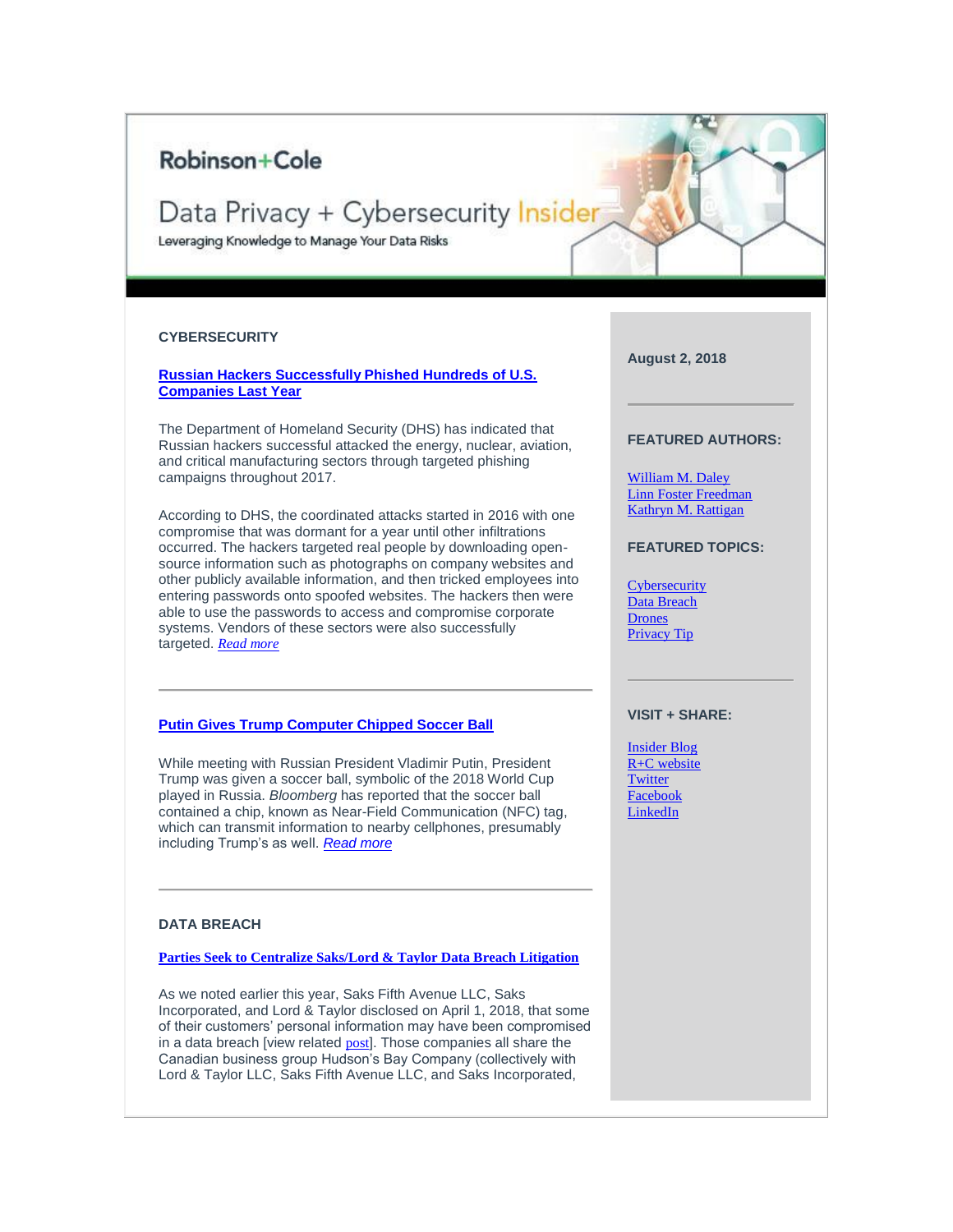"Defendants") as their corporate parent. As a result of the breach, it is believed that more than five million stolen credit and debit cards were put up for sale on the dark web. *[Read more](https://protect-us.mimecast.com/s/TBvdCADrLxfWLWruoibbo?domain=t2806904.omkt.co)*

### <span id="page-1-0"></span>**DRONES**

#### **[FAA Issues Statement Clarifying its Authority](https://protect-us.mimecast.com/s/4ug1CBBvMyH4p4PfZwF-T?domain=t2806904.omkt.co)**

In light of the rise in use of drones in the national airspace, there has been some confusion regarding the Federal Aviation Administration's (FAA) authority over navigable airspace and federal preemption for state and local drone laws. In response, the FAA released a statement regarding federal versus local drone rulemaking authority. In that statement, the FAA said, "Congress has provided the FAA with exclusive authority to regulate aviation safety, the efficiency of navigable airspace and air traffic control, among other things. State and local governments are not permitted to regulate any type of aircraft operations, such as flight paths or altitudes, or the navigable airspace." The FAA further stated, "However, these powers are not the same as regulation of aircraft landing sites, which involves local control of land and zoning. Laws traditionally related to state and local police power, including land use, zoning, privacy and law enforcement operations, generally are not subject to federal regulation." Additionally, the FAA said, "Cities and municipalities are not permitted to have their own rules or regulations governing the operation of aircraft. However, as indicated they may generally determine the location of aircraft landing sites through their land use powers." *[Read](https://protect-us.mimecast.com/s/AAo9CDkxOACVNVjTgZilL?domain=t2806904.omkt.co)  [more](https://protect-us.mimecast.com/s/AAo9CDkxOACVNVjTgZilL?domain=t2806904.omkt.co)*

#### **[100,000 Remote Pilot Certificates Issued](https://protect-us.mimecast.com/s/fsxVCERygBtDVD1h8_3a1?domain=t2806904.omkt.co)**

As of last week, more than 100,000 Remote Pilot Certifications have been issued by the Federal Aviation Administration (FAA) for individuals to fly commercial and recreational (those not qualifying as "model aircraft") drones. This number of remote pilots is only after the final Small Unmanned Aircraft Systems (sUAS) rule went into effect on August 29, 2016. Under the sUAS rule (Part 107), an individual who seeks to operate a drone must have a Remote Pilot Certificate or be directly supervised by someone with such a certificate. The majority of these remote pilots obtain the certification by studying online materials and then passing an initial aeronautical knowledge test at an FAA-approved knowledge testing center. Individuals who already have a Part 61 pilot certificate and have had a flight review in the past 24 months have the option to instead take a sUAS online training course provided by the FAA to obtain the certificate. *[Read](https://protect-us.mimecast.com/s/7upVCG6AkEfMKMWhxw1Z3?domain=t2806904.omkt.co)  [more](https://protect-us.mimecast.com/s/7upVCG6AkEfMKMWhxw1Z3?domain=t2806904.omkt.co)*

<span id="page-1-1"></span>**PRIVACY TIP #150**